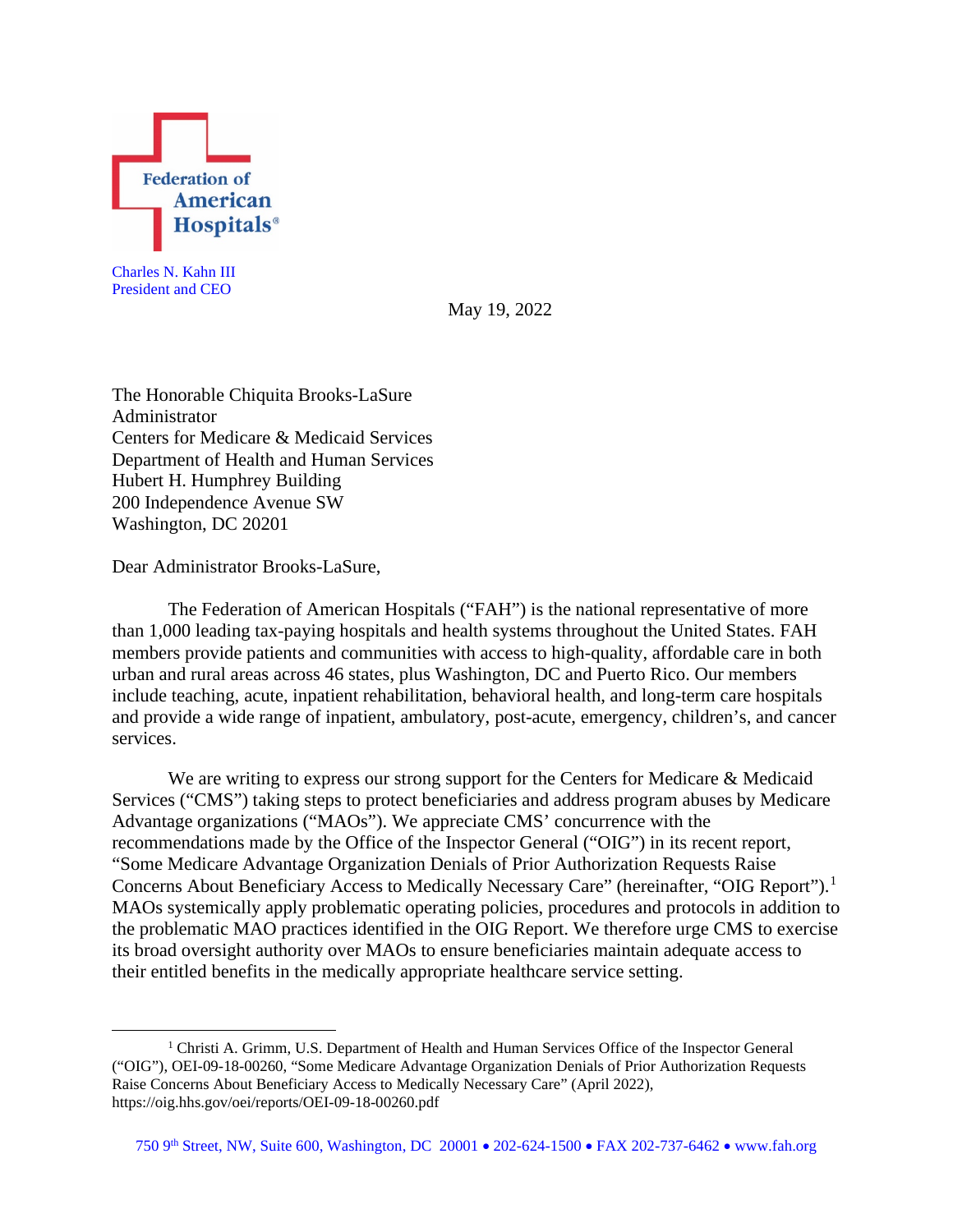As part of CMS' efforts to provide guidance to MAOs regarding the appropriate use of MAO clinical criteria for medical necessity reviews, the FAH urges CMS to clarify that MAOs, their downstream risk providers and their contracted hospitalists must provide their beneficiaries with inpatient coverage and providers with inpatient reimbursement: (1) when appropriate under Medicare's Two-Midnight Rule, and (2) when beneficiaries undergo procedures on the inpatientonly (IPO) list. These two Medicare fee-for-service clinical standards should be applied consistently to all Medicare Advantage (MA) beneficiaries since the MA program and the Medicare fee-for-service program serve the same demographic population and each of these beneficiaries are entitled to the same benefits as required by 42 C.F.R. § 422.100. In addition, the FAH urges CMS to address MAO practices that particularly burden beneficiary access to specific types of care or facility types (especially inpatient rehabilitation facilities ("IRFs") and long term care hospitals ("LTCHs") because, as the OIG notes, MAOs may have an incentive to deny such care over cost concerns) by: (1) issuing new guidance to ensure MAOs do not disproportionately burden beneficiary access to particular provider types or care through the use of more restrictive clinical criteria or requests for unnecessary documentation, and (2) undertaking targeted audits focusing on IRF and other specific service types that have a history of inappropriate denials. Finally, the FAH urges CMS to examine and address MAO abuses more broadly to promote MA beneficiary access to timely and appropriate care.

## **I. Inappropriate MAO Utilization Controls Limit and Delay Beneficiary Access to Care**

The OIG Report identifies a pattern by which MAOs apply utilization controls to improperly withhold coverage or care from MA beneficiaries. Specifically:

- *Improper prior authorization denials*. The OIG found that thirteen percent (13%) of prior authorization requests denied by MAOs would have been approved for beneficiaries under original Medicare.
- *Improper denials for lack of documentation*. The OIG found that in many cases, beneficiary medical records were sufficient to support the medical necessity of the services provided.
- *Improper payment request denials*. The OIG found that eighteen percent (18%) of payment requests denied by MAOs actually met Medicare coverage rules and MAO billing rules.

**These OIG findings reflect a broader pattern of MAO practices that inappropriately deny, limit, modify or delay the delivery of or access to services and care for MA beneficiaries.** FAH members have regularly observed that MAOs abuse prior authorization requirements, maintain inadequate provider networks, use extended observation care, retroactively reclassify patient status (*i.e.*, inpatient versus observation), improperly down code claims, and deploy inappropriate pre- and post-payment denial policies, and even denying claims for previously approved services. These activities are often carried out by way of MAOs'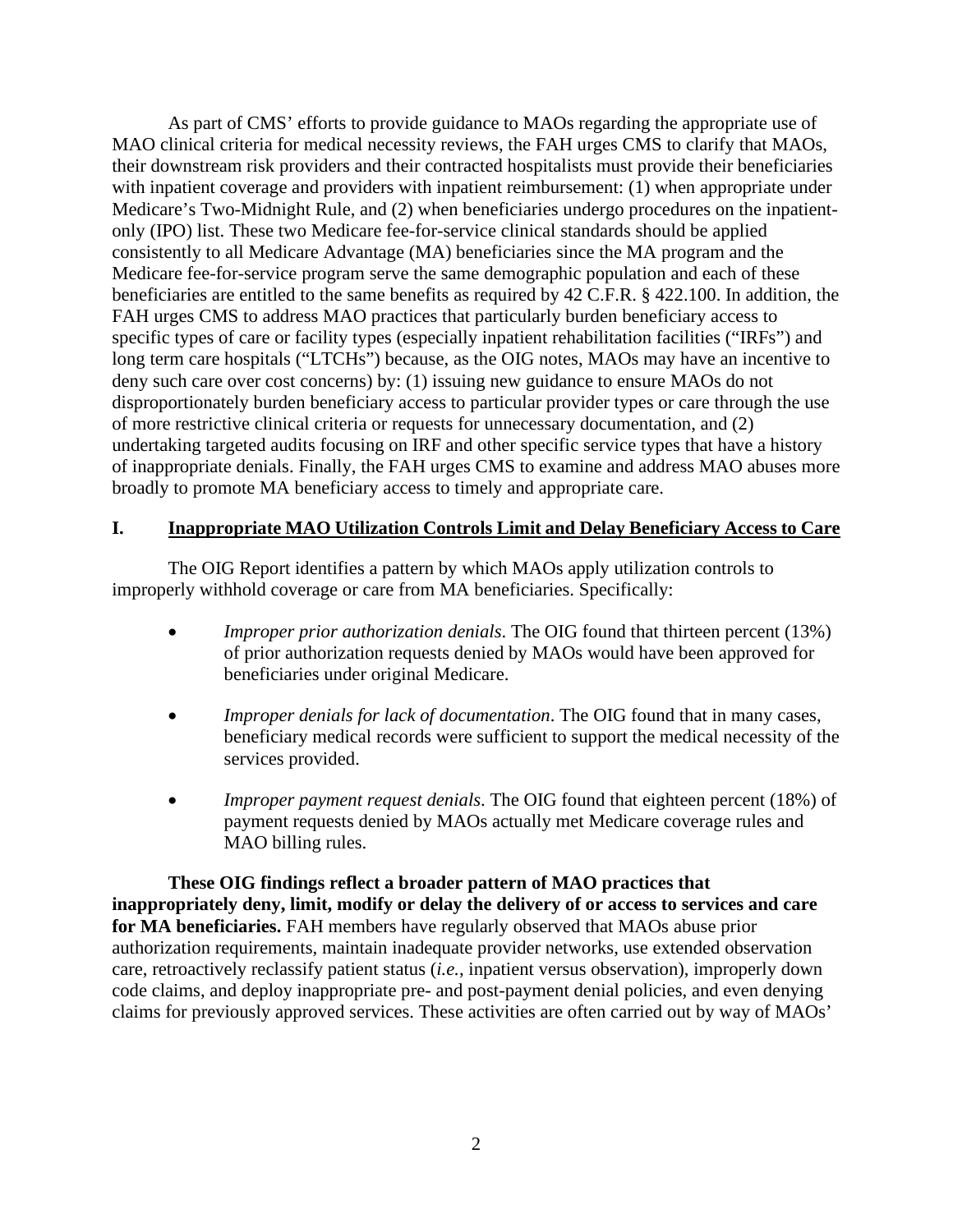downstream at-risk physicians and contracted hospitalists. All of these activities limit MA beneficiaries' access to the care to which they are entitled under the Social Security Act.<sup>[2](#page-2-0)</sup>

Many of these harmful practices arise from MAOs' adoption of inappropriate clinical criteria, and the FAH urges CMS to protect beneficiaries by ensuring MAOs adhere to critical Medicare coverage rules. For example, instead of consistently and transparently applying CMS' Two-Midnight Rule, many MAOs use a variety of standards (including unique standards they develop and promulgate on their own) to determine whether a particular hospital stay meets their criteria for an inpatient admission. MAOs deny authorizations for inpatient admissions ordered by physicians and reclassify them as outpatient observation stays with troubling frequency, often using non-transparent, remote means of assessing medical necessity and overriding the treating medical professional's clinical decision. In addition, our members report that MAOs create financial incentives for contracted physicians to change the admission status before discharge and reduce the MAO's payment obligation to hospitals for services and care. Furthermore, members have reported MAO denials of inpatient coverage for procedures included on the Medicare IPO list, which is the single definitive source of guidance as to which procedures must be performed, for patient safety reasons, in an inpatient setting to be covered by Medicare. These practices are not appropriate utilization review activities; instead, they dilute the benefits provided to MA beneficiaries and undermine the benchmarking process used to fund MA coverage and ensure actuarial equivalence. *The FAH, therefore, continues to recommend that CMS require MAOs and their contracted physicians—including their employed group physicians, downstream at-risk physicians and their hospitalists—follow the Two-Midnight Rule in determining patient status and the medical necessity of an inpatient admission and provide inpatient coverage and payment for each procedure on Medicare's IPO list.* The consistent application of these requirements across the Medicare program would promote transparency in and fiscal oversight of the MA program.

MAO clinical criteria and review practices may particularly burden beneficiary access to specific types of care, and the FAH supports the OIG's recommendation that CMS undertake targeted audits of particular service types that have a history of inappropriate denials. For example, some MAO plans use proprietary, non-CMS-endorsed standards to determine coverage for IRF services. These standards may direct beneficiaries to less intensive care settings, delaying or denying MA beneficiary access to the intensive, comprehensive, IRF-level care indicated by their condition and reducing access to their entitled benefits. The use of these proprietary standards creates confusion and administrative challenges for beneficiaries and providers and results in an inappropriate misalignment between the treatment of Medicare beneficiaries under the fee-for-service program and those in an MA plan. The OIG's report identified a number of cases in which the MAO improperly denied a request for prior authorization of IRF services. *The FAH therefore urges CMS to (1) issue new guidance to ensure MAOs do not use more restrictive clinical criteria or request unnecessary documentation, and (2) undertake targeted audits focusing on IRF and other specific service types that have a history of inappropriate denials.*

<span id="page-2-0"></span><sup>&</sup>lt;sup>2</sup> For further detail, see Federation of American Hospitals, "Re: Needed Improvements to Medicare Advantage Organization Practices," September 1, 2021 (the "September 1 Letter"), attached hereto.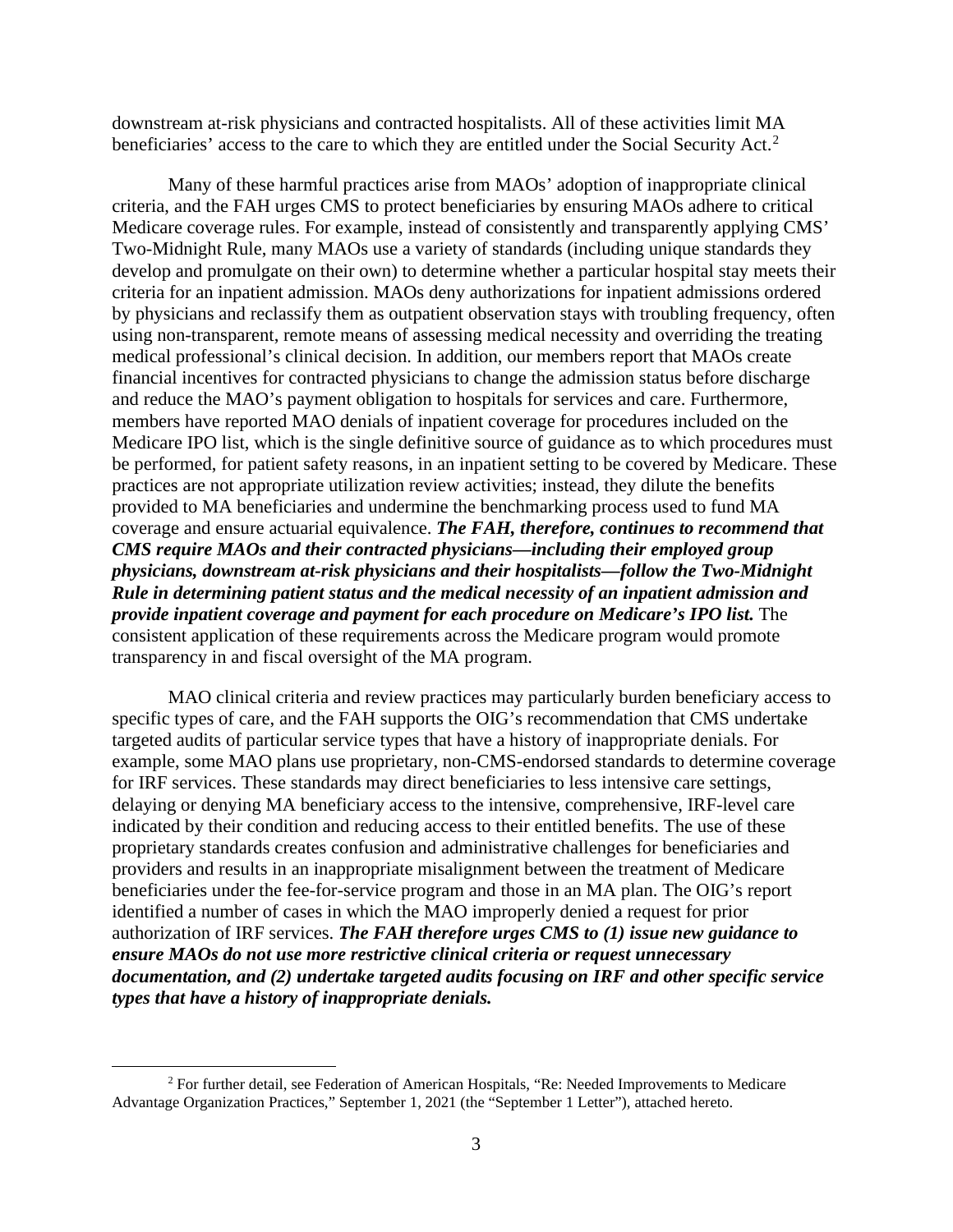In order to protect MA beneficiaries, the FAH urges CMS to exercise its broad MAO oversight authority and ensure beneficiary access to their entitled benefits by addressing MAO authorization and payment denials of care that meets Medicare coverage rules. As the OIG observed:

**Denied requests that meet Medicare coverage rules may prevent or delay beneficiaries from receiving medically necessary care and can burden providers.** Even when denials are reversed, avoidable delays and extra steps create friction in the program and may create an administrative burden for beneficiaries, providers, and MAOs. Further, beneficiaries enrolled in Medicare Advantage may not be aware that there may be greater barriers to accessing certain types of health care services in Medicare Advantage than in original Medicare.<sup>[3](#page-3-0)</sup>

The FAH appreciates CMS' concurrence with the OIG's recommendations, including the recommendations to issue new guidance on the appropriate use of MAO clinical criteria in medical necessity reviews and to update CMS' audit protocols to address the issues identified by the OIG.

# **II. CMS Should Take Steps to Address Broader MAO Abuses and Protect Beneficiaries**

In addition to addressing the OIG findings concerning MAOs' inappropriate prior authorization denials, denials for lack of documentation, and payment denials, the FAH urges CMS to exercise its broad oversight authority to curtail a number of other MAO abuses. By way of example, the FAH previously identified in its September 1 Letter the following MAO activities that inappropriately burden providers and may adversely impact beneficiaries:

Network Adequacy: MA beneficiary access to services and care is often more limited than it would appear in an MAO's Health Service Delivery ("HSD") submission or provider directory that a beneficiary reviewed and relied upon during their open enrollment decision making process to choose an MAO. MAOs often use downstream organizations which direct care to a far narrower provider network, rendering network access to certain providers illusory. Downstream organizations are often affiliated with their own contracted or employed physician or provider groups and their sub-capitation arrangements create a financial incentive to direct care to a particular provider or group, creating a *de facto* provider network at the downstream organization level that is far more limited than the MAO's advertised network. The FAH continues to recommend CMS take action to foster MAO network transparency to protect MA beneficiary's access to care by implementing audit protocols to identify and review the adequacy of downstream organizations' provider networks and taking appropriate network enforcement actions for noncompliance with network adequacy standards. In addition, the FAH urges CMS to incorporate network adequacy in the Star Ratings Program.

<span id="page-3-0"></span><sup>3</sup> OIG Letter at 20 (emphasis added).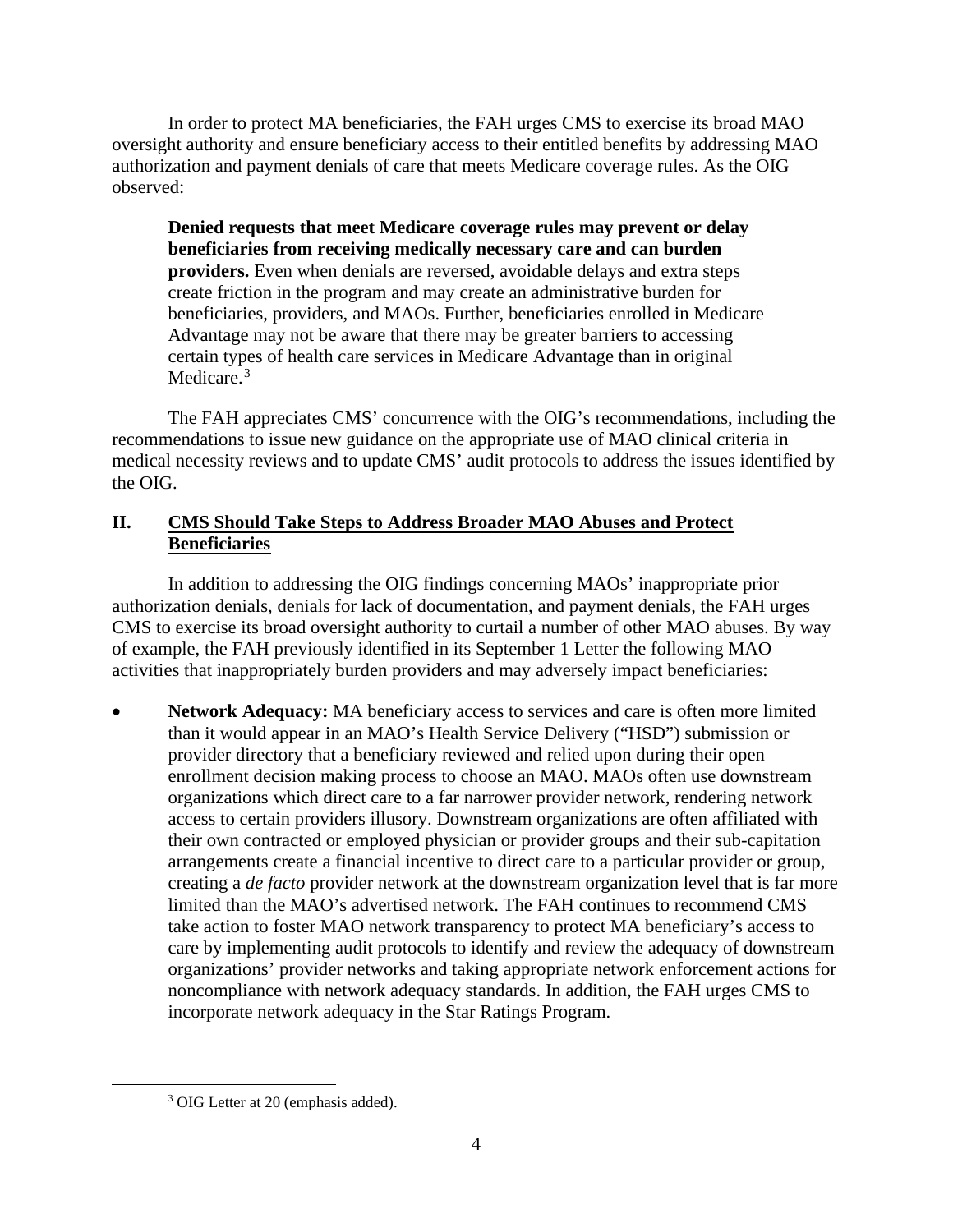- **Access to Post-Acute Care:** MA beneficiaries routinely experience inappropriate delays in discharge from the inpatient hospital setting due to MAOs': (1) lack of an adequate post-acute network, (2) lack of post-acute providers in MAOs' networks willing to accept beneficiary discharges, and (3) MAOs' utilization review activities, which include prior authorization to the post-acute setting. When a patient is ready for transfer from an acutecare setting to a post-acute environment (including LTCHs, IRFs, and skilled nursing facilities ("SNFs")), the most appropriate course is the prompt and safe transfer of the beneficiary so s/he may begin to receive post-acute care (e.g., rehabilitation) in the most suitable environment. MAOs, however, often are financially incentivized to prolong beneficiaries' hospital stays (often paid at a case rate such as the MS-DRG system) rather than incurring the additional cost of post-acute provider stays, and may delay discharges based on the lack of available or willing post-acute providers or utilization review activities. In addition, MAO's post-acute networks often do not include an adequate number of post-acute facilities to ensure that the appropriate facility is available and postacute care is not delayed or disrupted. The FAH recommends CMS require MAOs to demonstrate meaningful network access, including by raising the minimum number of innetwork post-acute facilities, establishing a minimum facility-to-beneficiary ratio for innetwork IRFs and LTCHs, and monitoring delays in MA beneficiary inpatient hospital discharges due to the lack of capacity among in-network post-acute facilities. In addition, CMS should audit MAO practices associated with approving timely discharges to an appropriate post-acute setting. In contrast to FAH member experiences with MAOs, FAH members generally do not routinely experience these post-acute care issues in the Medicare fee-for-service beneficiary population.
- **Risk Adjustment Claim Encounter Submissions:** The FAH understands MAOs currently include MA encounter data from denied (in part or in full), pended, and underpaid claims in their risk adjustment data submissions to CMS, resulting in increased risk adjustment payments that do not reflect the costs incurred by the MAO. This behavior is inconsistent with the purposes of the Part C Risk Adjustment Program and inflates Medicare spending without any corresponding beneficiary benefit. The FAH urges CMS to limit MA encounter data for the Risk Adjustment Program to data derived from fully paid claims or, in the case of a provider that accepts capitation, provider encounter data.
- **Use of Third-Party Contractors to Perform Audits:** MAOs often hire private contractors on a contingency fee basis to conduct a variety of audits on a pre-payment or post-payment claims basis. These audit types include: (1) charge audits, where the contractors inappropriately remove Medicare covered charges from claims; (2) MS-DRG audits, where the contractors use proprietary software to downgrade the underlying diagnoses necessary to support a DRG by inappropriately removing or rebundling billed ICD-10 codes; and (3) medical record audits, where the contractors question the accuracy of physician documentation regarding the beneficiary's health and associated comorbidities that support the underlying diagnosis and medical necessity. These audits are undertaken without any clinical basis and regularly fail to include an adequate explanation for the contractor's conclusions. Through this process, remote third-party contractors overrule the professional opinion of the treating professionals, despite often lacking the relevant clinical training or expertise. MAOs' delegation to these contractors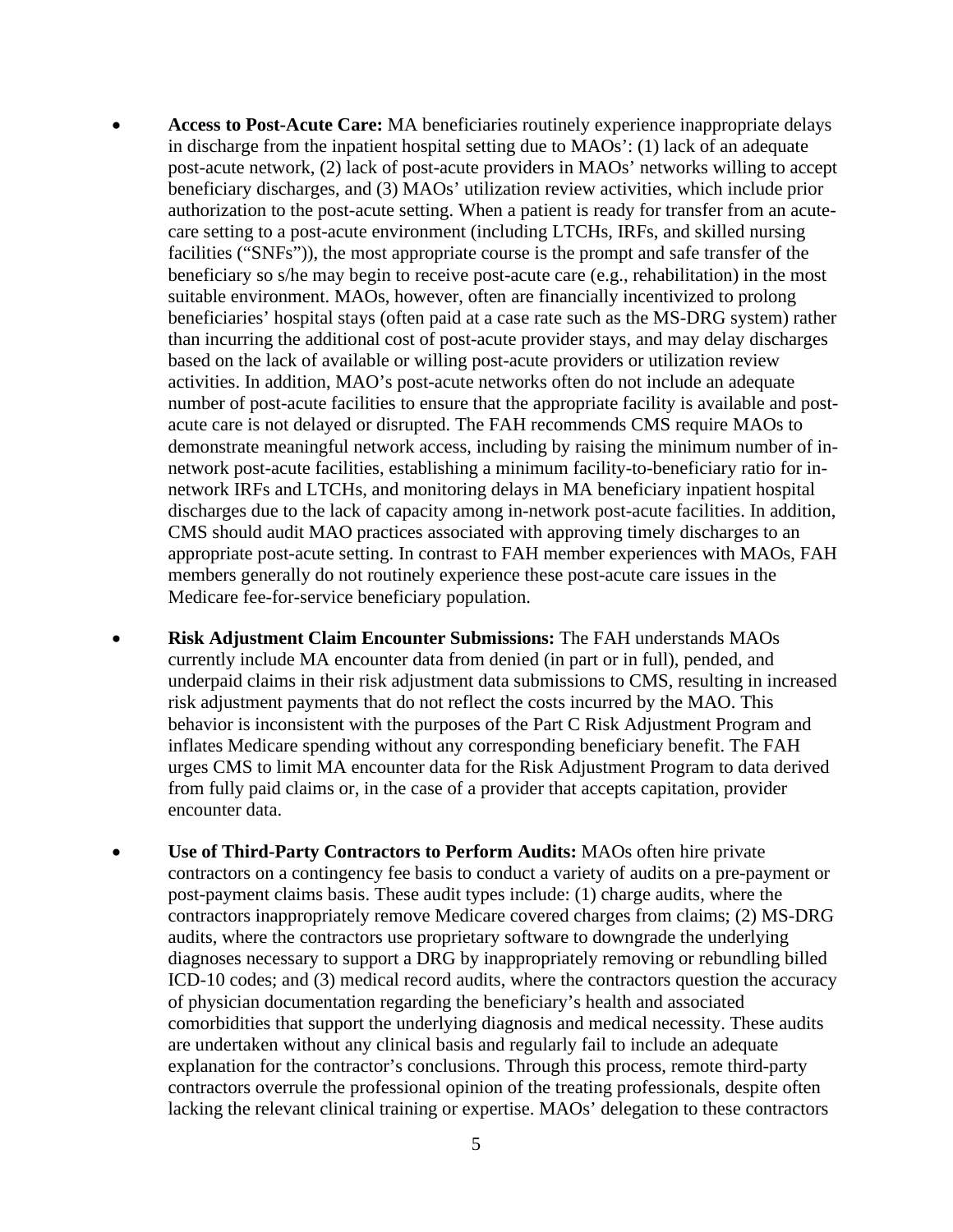frequently creates confusion due to poor communication between MAOs and their contractors. These issues are exacerbated due to convoluted appeal processes, as discussed below. While the FAH acknowledges that MAOs are obligated to conduct reasonable audits, we are concerned that contingency fee audits conducted by MAOs' contractors are improperly motivated by financial incentives, fueling a "bounty hunter" mentality, and inappropriately burdening providers caring for MA beneficiaries. CMS acted several years ago to curb these types of unfair practices under the Medicare fee-forservice recovery audit contractor ("RAC") program and should exercise similar oversight of these practices under the MA program.

- **Appeal Rights:** MA providers' appeal rights are typically governed by their agreements with MAOs. The MAOs' appeals processes are complex, cumbersome, not standard across plans, often not automated, and require significant administrative resources and staffing for health care providers.
- **Improving Transparency and Quality Incentives for MA Stars Ratings Program:** In addition to our recommendations on policy improvements to protect patients in MA, we urge CMS to consider further refinements to its MAO oversight by developing new quality metrics for MAO operations that could be included in the Star Ratings Program. New quality measures should be developed to rate and report on patient access problems related to appeals and denial overturn rates for prior authorization, appeals and overturn rates for payment denials, network adequacy, and service delays. The FAH is currently developing a new MA quality measure concept on Level 1 Appeals to highlight overturn rates for health plans. This measure would supplement the current measure evaluating Level 2 Appeals. We believe such measures would promote competition on these critical access-oriented dimensions of MA plan quality, rewarding and incentivizing better MAO behavior and providing Medicare beneficiaries with critical information on the potential for excessive plan denials for service. We hope to share more on this work with you and your staff soon.

CMS has the statutory authority to address these and other abusive MAO practices as part of its broad oversight authority over MAOs. And, as explained further in the next section, such oversight would not implicate the non-interference clause contained in section  $1854(a)(6)(B)(iii)$ of the Social Security Act or compromise its goals.

## **III. The Non-Interference Clause Should Be Construed Narrowly**

The Social Security Act provides CMS wide latitude to address MAO behavior, and the non-interference prohibitions expressly enumerated in the statute would *not* preclude CMS from taking action regarding MAOs' inappropriate use of clinical criteria to deny or alter care delivery settings, improper actions limiting provider networks, or other abusive measures that inappropriately limit beneficiary access to care and burden providers.

The non-interference clause contains two discrete, narrowly-drawn prohibitions. First, CMS cannot mandate an MAO contract with a specific provider. Second, CMS cannot mandate that an MAO implement a particular price structure within a provider contract. The text of the non-interference clause reads as follows: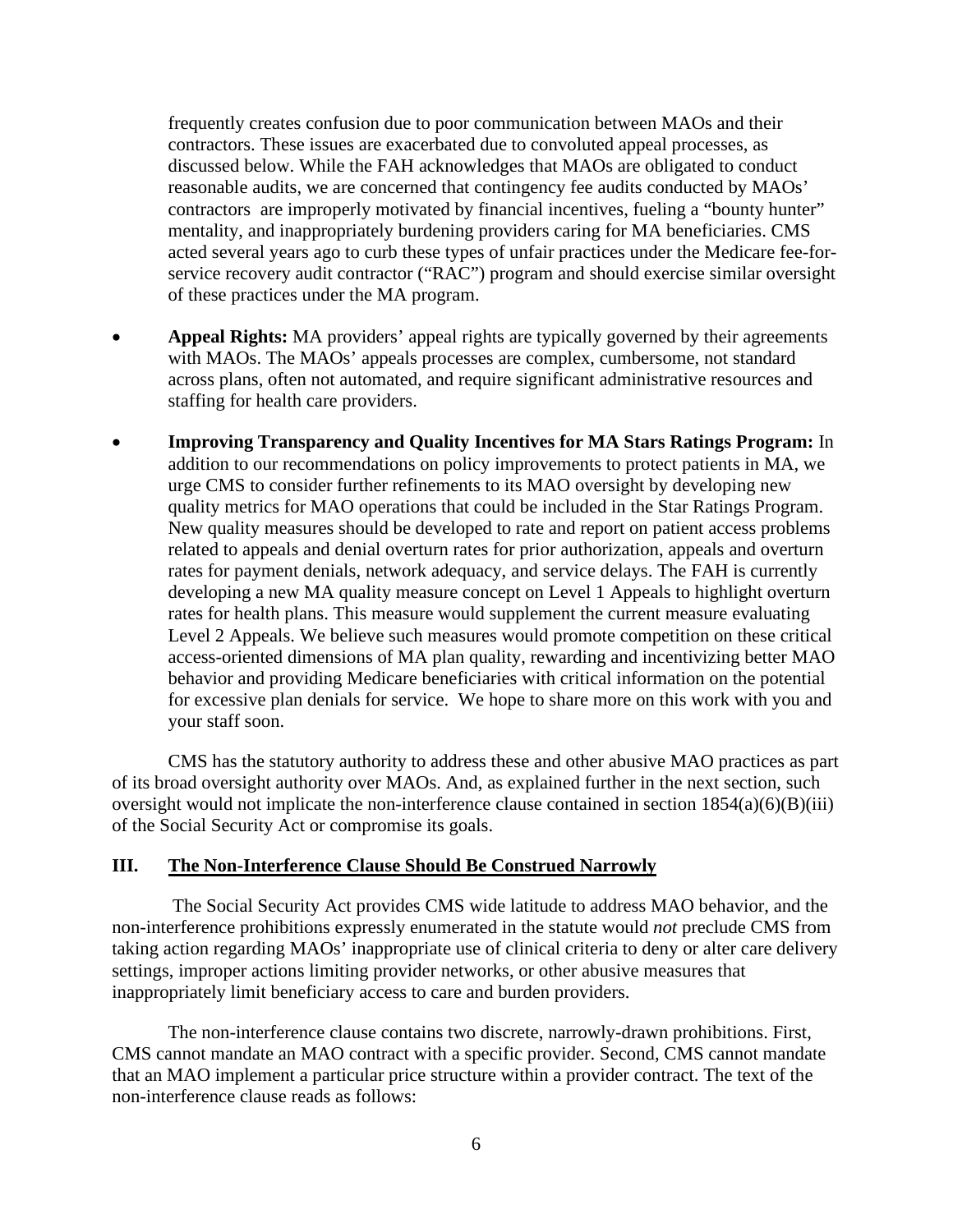In order to promote competition under this part and part D and in carrying out such parts, the Secretary may not [1] require any MA organization to contract with a particular hospital, physician, or other entity or individual to furnish items and services under this subchapter or [2] require a particular price structure for payment under such a contract to the extent consistent with the Secretary's authority under this part.<sup>[4](#page-6-0)</sup>

Beyond these two express prohibitions, CMS retains its broad regulatory authority – and responsibility – to ensure beneficiaries receive the Medicare benefits to which they are entitled.

The plain text of the non-interference clause has not been expanded by regulation or judicial precedent. To date, we have only identified limited CMS discussion of section  $1854(a)(6)(B)(iii)$  in the context of mandated payment model adjustments for MAOs, which would plainly violate the statute's directive that CMS not "require a particular price structure for payment under" a provider agreement.<sup>[5](#page-6-1)</sup> Along similar lines, CMS recently concluded that a commenter's suggestion that CMS require "payment by the MA organization of certain amounts to a contracted provider" is "within the scope of" actions precluded by the non-interference clause.<sup>[6](#page-6-2)</sup>

The larger context of the MA statutory scheme and legislative history confirm the noninterference clause is a narrowly tailored, targeted provision designed to foster competition rather than to place MAO conduct beyond CMS' regulatory reach. Ever since the Medicare and Medicaid programs were enacted in 1965, CMS has been charged with providing a broad swath of Americans with access to essential quality and affordable health care. The MA program incorporates private, CMS-contracted plans in the Medicare program with the objective of expanding beneficiary choice while leveraging plan competition to improve quality and reduce program costs. The MA non-interference clause and the Part D non-interference clause, are designed to preserve that competition by preventing CMS from setting MA rates or mandating contracting with any particular provider. [7](#page-6-3) The legislative history reflects a particular desire to preserve price-based competition among MA plans by prohibiting CMS from setting rates.<sup>[8](#page-6-4)</sup>

<span id="page-6-2"></span><sup>6</sup> Medicare Program; Maximum Out-of-Pocket (MOOP) Limits and Service Category Cost Sharing Standards, 87 Fed. Reg. 22,290, 22,380 (April 14, 2022).

<span id="page-6-3"></span> $7 \text{ In } 2003$ , section 1854(a)(6)(B)(iii) was amended by the Medicare Prescription Drug, Improvement, and Modernization Act of 2003, Pub. L. 108-173, § 222, 117 Stat 2066, to extend its requirements to Medicare Prescription Drug Plans, and a corresponding provision was included in the Part D statute at 1860D-11(i).

<sup>&</sup>lt;sup>4</sup> Social Security Act  $\S 1854(a)(6)(B)(iii)$ .

<span id="page-6-1"></span><span id="page-6-0"></span><sup>5</sup> *See* CMS, "Report to Congress: Alternative Payment Models & Medicare Advantage" (July 16, 2019), [https://www.cms.gov/medicare/medicare-advantage/plan-payment/downloads/report-to-congress-apms-and](https://www.cms.gov/medicare/medicare-advantage/plan-payment/downloads/report-to-congress-apms-and-medicare-advantage.pdf)[medicare-advantage.pdf;](https://www.cms.gov/medicare/medicare-advantage/plan-payment/downloads/report-to-congress-apms-and-medicare-advantage.pdf) *See also* Centers for Medicare & Medicaid Services (CMS), "Additional Information Regarding the Mandatory Payment Reductions in the Medicare Advantage, Part D, and Other Programs" (May 1, 2013),<https://www.cms.gov/Medicare/Medicare-Advantage/Plan-Payment/Downloads/PaymentReductions.pdf>

<span id="page-6-4"></span><sup>8</sup> *See* 149 Cong. Rec. S15670-03, S15691, describing legislators' goals in incorporating the noninterference clause with respect to Part D plans: *"*They said: We believe in competition. . . . Let the private sector negotiate their incentives for the insurers to get lower costs out of the pharmaceuticals. . . . Let that mechanism work. Don't have the head of CMS, the Medicare Director in Washington, DC, dictate prices for everybody. *Let us*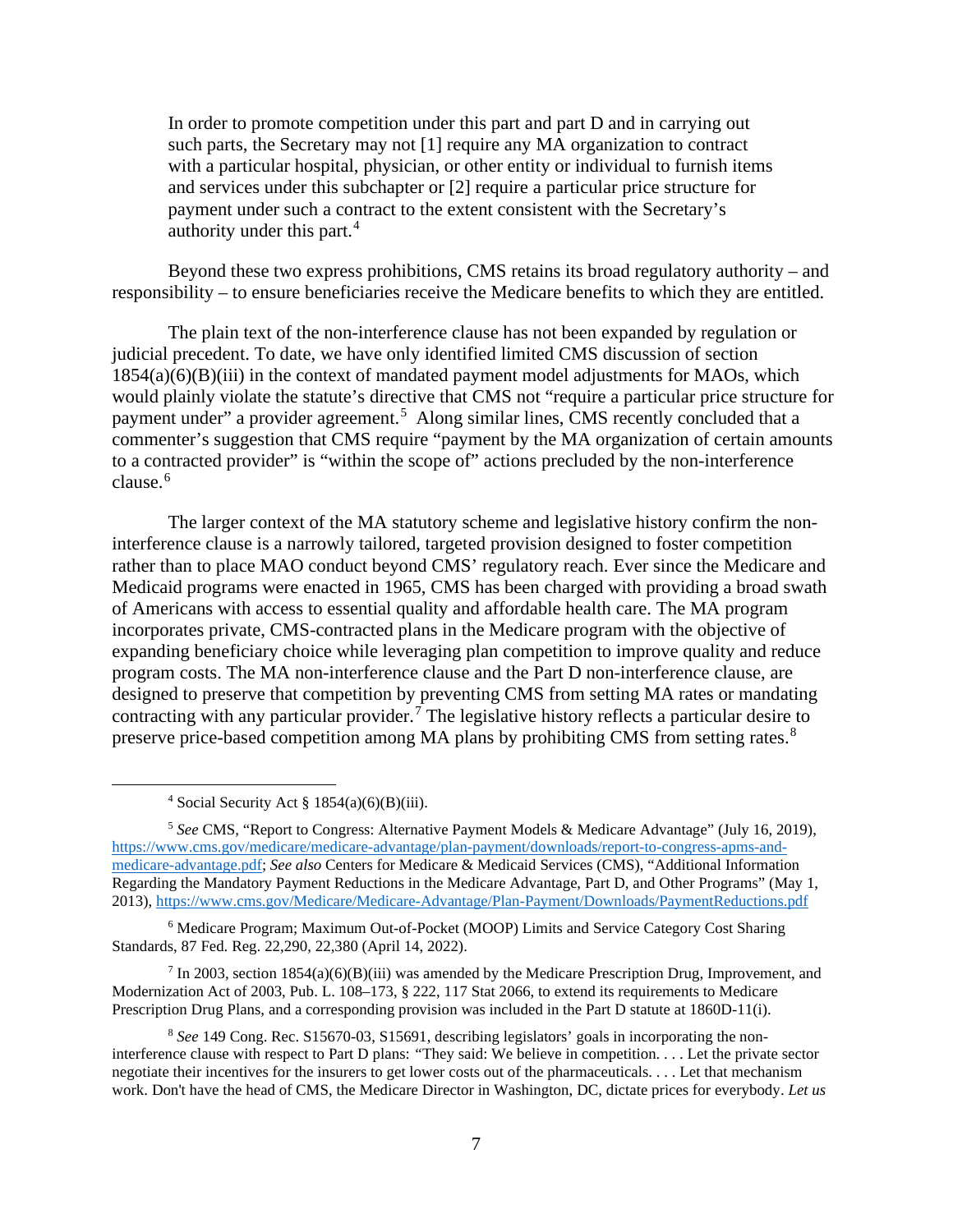Expanded CMS oversight over the abusive MAO practices described in our September 1 Letter and above would not implicate the non-interference clause or compromise its goals. Indeed, the law is clear that Medicare beneficiaries who enroll in MA plans are entitled to the same benefits, at a minimum, that they would receive if they were enrolled in original Medicare.<sup>[9](#page-7-0)</sup> To that end, CMS retains the authority to ensure MAOs satisfy minimum benefit requirements. By implementing the recommendations we have offered, CMS would ensure MAOs comply with their basic statutory obligation to provide beneficiaries access to timely, adequate, and appropriate care. Such a regulatory response would *promote* meaningful competition between MAOs on the dimensions of quality, value and care delivery while also protecting beneficiaries and providers.

\* \* \*

The FAH appreciates the opportunity to offer these insights. We are committed to working with you to ensure America's seniors in MA plans have improved access and better care. If you have any questions or would like to discuss further, please do not hesitate to contact me or a member of my staff at (202) 624-1534.

( hold Malent?

CC: The Hon. Christi A. Grimm, Inspector General, Department of Health and Human Services Jonathan Blum, Principal Deputy Administrator and COO, CMS Dr. Meena Seshamani, MD, PhD, Deputy Administrator and Director, Center for Medicare

Attachment

*not set those prices in the Senate.* Let us let the marketplace work to squeeze cost and get efficiency out of the system" (emphasis added).

*See also* 149 Cong. Rec. S15670-03, S15761, "The competition in this bill achieves significant 'bang for the buck' because it relies on drug plans to negotiate discounts. CBO says the private insurance model has a cost management factor of 25 percent-the effect of price discounts, rebates, utilization controls, and other tools that a PDP might use to control spending. By relying on the bargaining power of drug plans, this bill will drive down the costs of prescription drugs."

*See also* Congressional Budget Office, Letter to the Honorable William H. Frist, MD (January 23, 2004), [https://www.cbo.gov/sites/default/files/cbofiles/ftpdocs/49xx/doc4986/fristletter.pdf,](https://www.cbo.gov/sites/default/files/cbofiles/ftpdocs/49xx/doc4986/fristletter.pdf) "CBO estimates that substantial savings will be obtained by the private plans and that the Secretary would not be able to negotiate prices that further reduce federal spending to a significant degree."

<span id="page-7-0"></span><sup>9</sup> *See* S.S.A. §1852(1)(A), "[E]ach Medicare+Choice plan shall provide to members enrolled under this part, through providers and other persons that meet the applicable requirements of this title and part A of title XI, benefits under the original [M]edicare fee-for-service program option".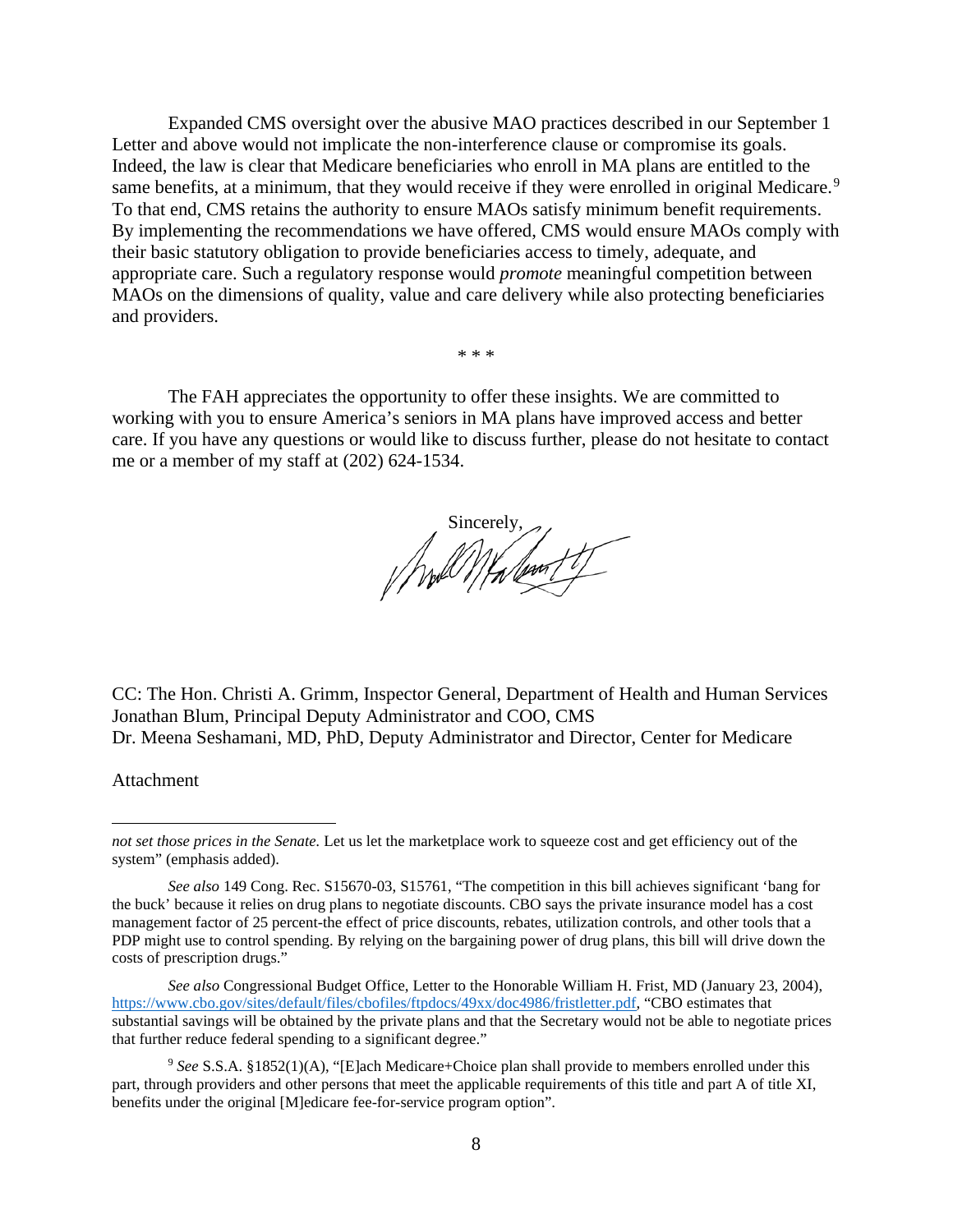Attachment



Charles N. Kahn III President and CEO

September 1, 2021

The Honorable Chiquita Brooks-LaSure Administrator Centers for Medicare & Medicaid Services Department of Health and Human Services Hubert H. Humphrey Building 200 Independence Avenue SW Washington, DC 20201

## **RE: Needed Improvements to Medicare Advantage Organization Practices**

Dear Administrator Brooks-LaSure:

The Federation of American Hospitals (FAH) is the national representative of more than 1,000 leading tax-paying hospitals and health systems throughout the United States. FAH members provide patients and communities with access to high-quality, affordable care in both urban and rural areas across 46 states, plus Washington, DC and Puerto Rico. Our members include teaching, acute, inpatient rehabilitation, behavioral health, and long-term care hospitals and provide a wide range of inpatient, ambulatory, post-acute, emergency, children's, and cancer services.

The FAH has serious concerns about ongoing and worsening practices of MA plans that are using prior authorization, inadequate provider networks, extended observation care, retroactive reclassification of patient status (i.e., inpatient versus observation), and pre- and postpayment denial policies that are inappropriately limiting Medicare beneficiary access to needed hospital and health care services and improperly delaying or withholding payment for medically necessary services.

These policies have been especially problematic over the past 15 months as hospitals have focused on responding to the COVID-19 pandemic. We appreciate that the Centers for Medicare & Medicaid Services (CMS) August 20, 2021, memo to MA plans "strongly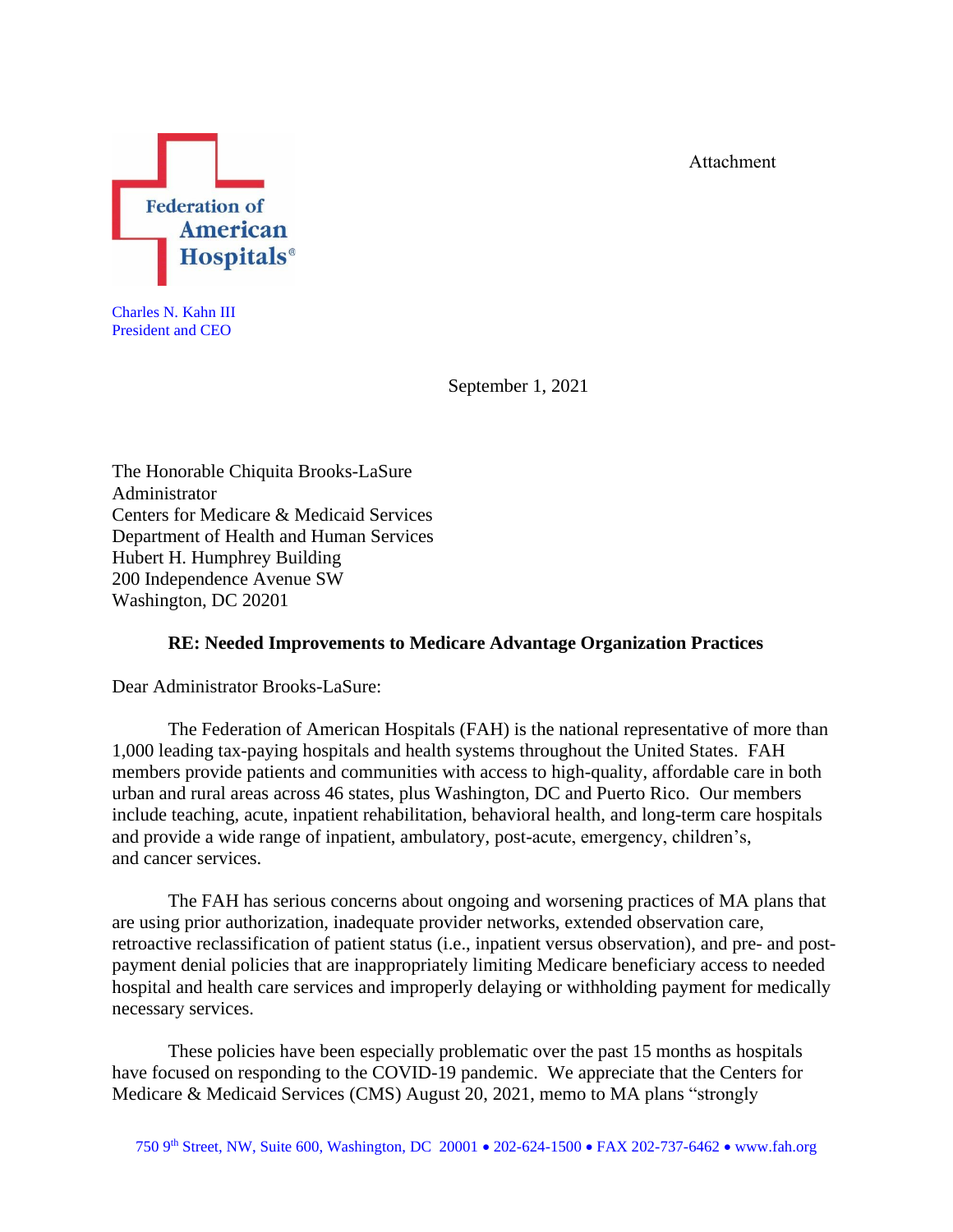encouraged" all plans to "waive or relax prior authorization requirements and utilization management processes to facilitate the movement of patients from general acute-care hospitals to post-acute care and other clinically-appropriate settings, including skilled nursing facilities, longterm care hospitals, inpatient rehabilitation facilities, and home health agencies." Our member hospitals in areas surging under this fourth wave of COVID-19 are experiencing the strain of bed and staffing shortages, and CMS' recommendation for MA plans to facilitate more efficient discharge to appropriate post-acute settings will hopefully help them respond to the growing crisis.

But MA plans' problematic practices related to prior authorization and payment denials are not new. In September 2018, the HHS Office of Inspector General (OIG) reported on MA plan prior authorization policies and appeals. The OIG found high rates of overturned prior authorization and payment denials and identified problems related to denials of care and payment. Among other recommendations, the OIG urged HHS to address inappropriate denials and insufficient denial communications. While CMS agreed with the OIG findings and needed changes, these practices have continued and worsened.

#### **Proliferation of Authorizations, Denials, Downcoding, and Reclassifications**

The use of various pre-payment and post-payment "tools" by MA plans is proliferating, with a negative impact on patient access and provider payment for services. While some of these tools are meant to ensure program integrity, these plan tactics often go beyond the legitimate scope of these efforts, and instead, result in inappropriate delay of care or denial of payments.

Exacerbating these practices, our members have experienced MA plans that consistently use reviewers who lack appropriate licensure and board certification, such as nurses and general practitioners, to overturn the more qualified clinical medical judgments of board-certified physicians and specialists. This is inconsistent with 42 C.F.R. § 422.590(h)(2), which requires that "[w]hen the issue is the MA organization's denial of coverage based on a lack of medical necessity (or any substantively equivalent term used to describe the concept of medical necessity), the reconsidered determination must be made by a physician with expertise in the field of medicine that is appropriate for the services at issue . . ."

The 2018 OIG report recommended that CMS reduce the incidence of inappropriate denials by: enhancing oversight of MA contracts and taking corrective action; addressing persistent problems regarding inappropriate denials and insufficient denial letters; and providing enrollees with easy-to-understand and easily accessible information about serious MA plan violations.

The FAH urges CMS to exercise its discretion to follow up on the OIG recommendations and more specifically to consider MA engagement with regard to CMS' Two-Midnight Rule, Medicare Benefit Determination, Prior Authorizations, Appeal Rights, Risk Adjustment Data Submissions, and Network Adequacy.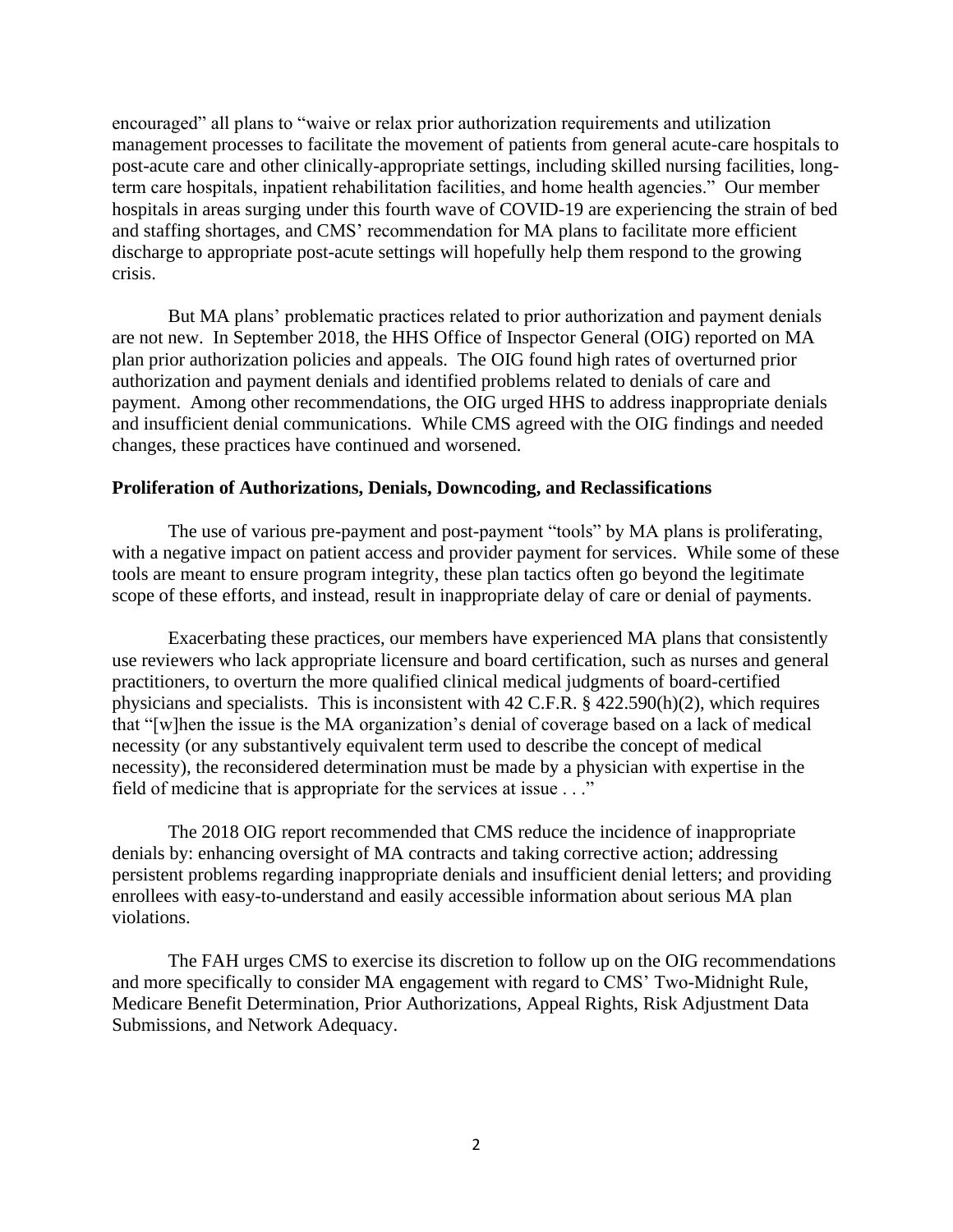#### **Two-Midnight Rule**

As the FAH has previously shared with CMS, there has been and continues to be a significant trend among MA plans of denying authorizations for inpatient admissions ordered by physicians and reclassifying them as outpatient observation stays instead. MA plans use a variety of standards to determine whether a particular hospital stay meets their criteria for an inpatient admission (sometimes through remote means which often lack transparency), even though determining patient status is a clinical decision that should be made by the medical professional treating the patient. Additionally, our members have had instances where physicians with financial incentives from the MA plan change the admission status before discharge to reduce the payment for care. To address this issue, as we have previously suggested, CMS should require MA plans and MA plan contracted physicians to follow the twomidnight rule in determining patient status. This is the same standard used by CMS for physicians to determine if a particular hospital stay should be covered as an inpatient admission and this standard is equally appropriate for MA beneficiaries.

#### **Medicare Benefit Determination and Payment Rules**

Some plans use proprietary non-CMS-endorsed standards to determine coverage for inpatient procedures and inpatient rehabilitation facility (IRF) coverage. Additionally, the Medicare Inpatient-Only (IPO) list (which CMS has recently proposed to in effect "reinstate"), is the single, definitive source of guidance as to which procedures must be performed in an inpatient setting to be reimbursable by Medicare, yet it is not routinely utilized by plans. Similarly, many MA plans do not apply CMS' fee-for-service IRF coverage guidelines, instead using proprietary standards that direct enrollees to less intensive care settings than they need, denying access to the intensive, comprehensive, IRF-level care to which they are entitled. The use of these proprietary standards creates confusion and administrative challenges for beneficiaries and providers and results in misalignment between the treatment of Medicare beneficiaries under the fee-for-service program and those in an MA plan. The FAH urges CMS to ensure that MA plans are following Medicare benefit determination and payment rules.

In addition, MA plans pay third-party private contractors on a contingency fee basis to engage in aggressive audit practices in which they review claims to validate DRG coding and to perform charge audits. Often the DRG validation audits result in a denial or downgrade of the underlying diagnoses necessary to support a DRG. Further, these contractors are now questioning the accuracy of the physician documentation regarding the patient's health and associated comorbidities that support the underlying diagnosis without any clinical basis for doing so. In addition, the charge audits result in the removal of covered charges or the bundling of covered charges for separately reimbursable services. The reviews often are conducted by staff with minimal clinical or billing expertise, do not contain an adequate explanation for the denial or downgraded DRG, and often create confusion due to lack of communication between MA plans and their third-party contractors. These issues are exacerbated due to convoluted and nearly insurmountable appeal processes, as discussed further below. CMS acted several years ago to curb these types of unfair practices under the Medicare fee-for-service recovery audit contractor (RAC) program and should exercise similar oversight of these practices under the MA program.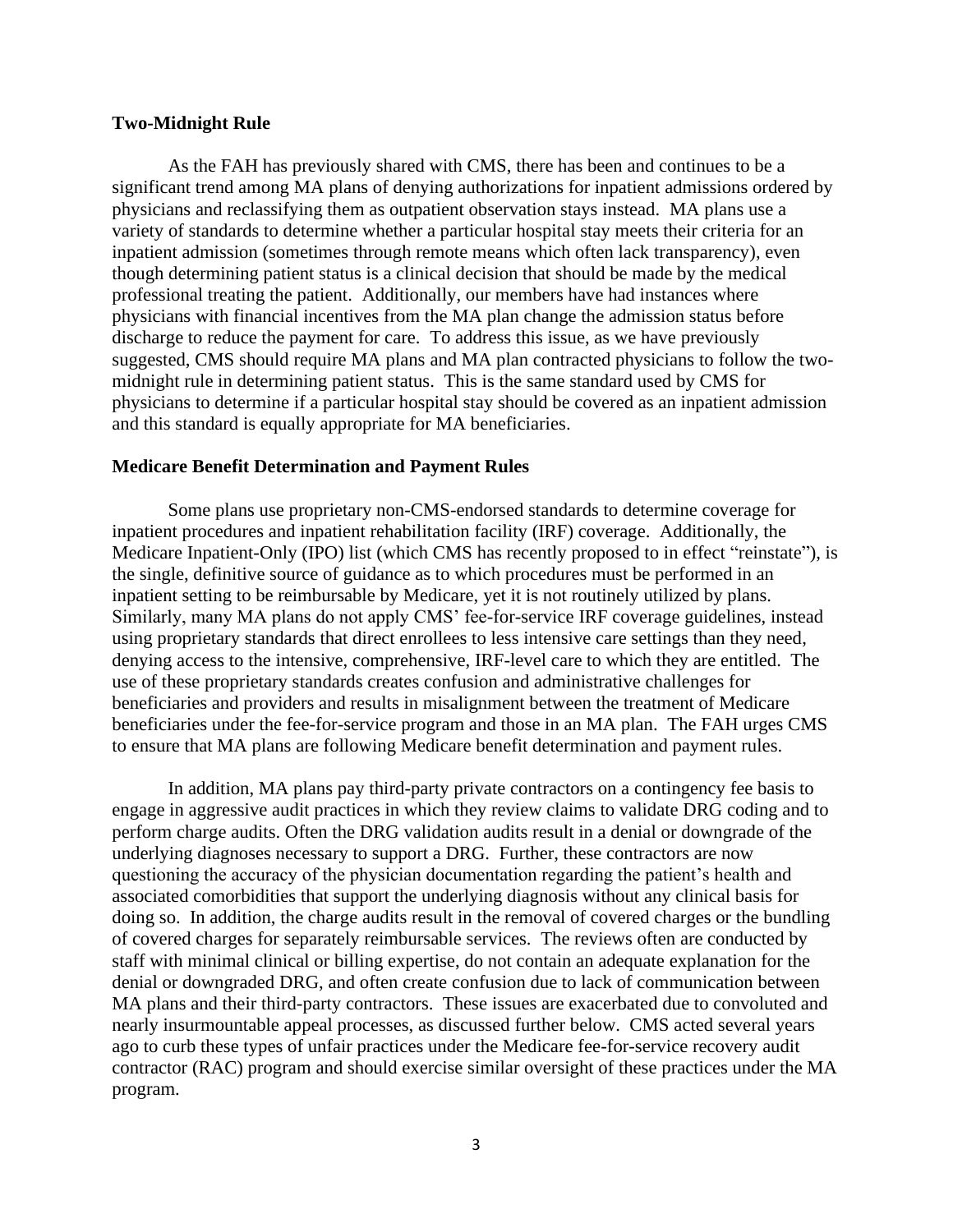### **Authorizations**

Our members routinely report delays and inconsistencies with notification and authorization processes for both emergency and elective admissions across MA plans. Some of the more common issues with notifications and authorizations include:

- Inconsistency in the ability of MA plans to implement various notification and authorization systems utilized by providers;
- Lack of transparency and clarity regarding the guidelines plans use to evaluate prior authorization requests;
- Varying authorization and documentation rules across payers and their different products;
- Use of reference numbers that are not authorizations for services and care;
- Inability to rely on prior authorization approvals;
- Delays obtaining prior authorization approval, including for post-acute care, resulting in patients spending more time than clinically necessary in an inpatient setting;
- Delays in access to critical post-acute care and rehabilitation services;
- Limiting peer-to-peer reviews to only permit the attending physician (whose schedule is filled with patient care activities that do not align with also supporting the authorization process) to discuss the provider authorization requests with the plan or only providing a limited time period (e.g., a few hours) in which to have that discussion.

When plans deny the authorization requests, providers struggle to understand why (e.g., based on what guidelines) the request was denied. Sometimes this discontinuity can be addressed without a more formal appeal, but in other instances the provider must enter the extended appeals process. Even when providers make it through the authorization process and receive an approval, they are increasingly finding that some plans do not honor that approval at the time of payment. Plan enrollees and the providers who care for them must be able to rely on authorization determinations. In too many instances, hospitals may not even engage with the plan following an arbitrary denial in light of the time and excessive resource commitment required.

# **Appeal Rights**

Given the challenges described above with authorizations, denials, downcoding and reclassifications, providers (and by extension beneficiaries) are further harmed due to their inability to seek a CMS review. Specifically, the appeal rights for in-network providers are covered by provider participation agreements and are not eligible for appeal to CMS. The appeals processes in participation agreements are complex, cumbersome, not standard across plans, often not automated, and require significant administrative resources and staffing for health care providers. We urge CMS to address these concerns and initiate stricter oversight to ensure Medicare beneficiaries have needed medical and hospital services.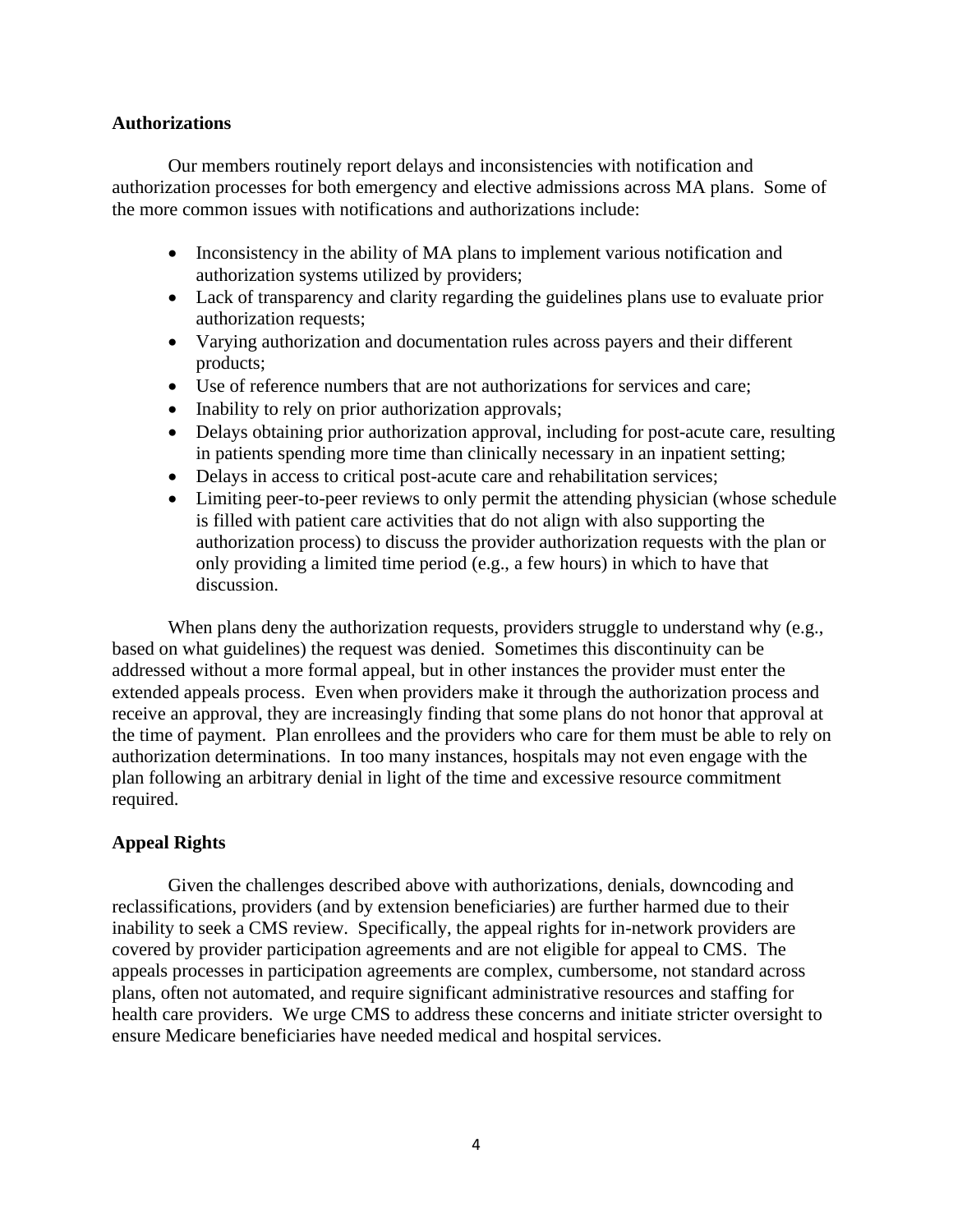## **Potential Actions to Mitigate Plan Practices**

CMS can take a number of specific actions to reduce the burden of prior authorization, interfere less with patient care, save administrative costs, minimize the need for costly appeals, and better target overuse, waste, and abuse. These include:

- Ensure prior authorization decisions are timely and negative determinations indicate a specific, detailed reason for the denial;
- Improve transparency by providing detailed information on prior authorization policies and tracking and reporting rates of approvals and denials;
- Increase standardization of prior authorization policies, operations, and forms through the use of electronic transmission of prior authorization requests;
- Ensure prior authorization programs adhere to evidence-based medical guidelines and include continuity of care for individuals transitioning between coverage policies;
- Eliminate additional prior authorization for medically necessary services performed during a surgical procedure that already received, or did not initially require, prior authorization; and
- Establish "gold carding," under which payers reduce prior authorization requirements for providers that have demonstrated a consistent pattern of compliance, improving efficiency and resulting in more prompt delivery of health care services.

## **Risk Adjustment Claim Encounter Submissions**

The FAH urges CMS to consider a modification to the Part C Risk Adjustment Program to ensure that risk adjustment payments are made based on data that more accurately reflect the additional expenditures made by MA plans based on members' health status. In particular, the FAH supports limiting MA encounter data to data derived exclusively from paid claims or, in the case of a provider that accepts capitation, provider encounter data. The risk adjustment program is designed to "account[] for variations in per capita costs based on health status,"[1] but at present, we understand that MA plans include MA encounter data from denied, pended, and underpaid claims, which therefore do not reflect the costs incurred by the MA plan. Permitting MA plans to benefit from the inclusion of denied, pended, and underpaid claims through the Part C Risk Adjustment Program is particularly problematic when MA plans deny claims at significantly higher rates than commercial insurance carriers and self-funded group health plans. To put it simply, MA plans should not be able to increase their revenue through the Part C Risk Adjustment Program based on data contained in claims that the MA plan has failed to pay. Limiting the MA risk adjustment data in this way would not place an undue burden on MA plans because the current timelines for submission of this data allows adequate time for the prompt payment of claims prior to the initial data submission deadline, and certainly before the final risk adjustment data submission deadline the following year.

 $[1]$  42 U.S.C. § 1395x-23(a)(3)(A) (emphasis added).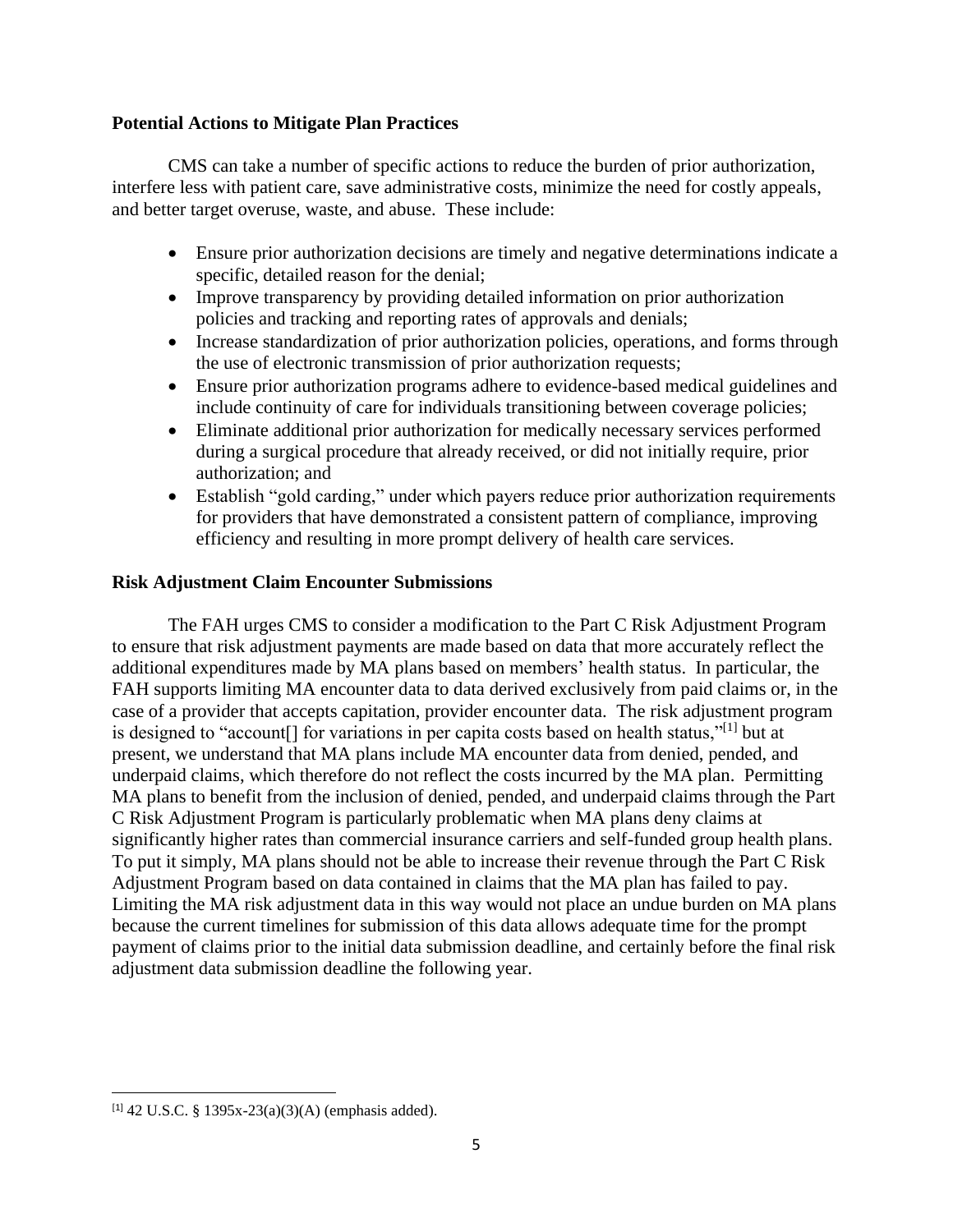#### **CMS Should Undertake Enforcement Actions for Network Adequacy**

While the FAH acknowledges and appreciates that CMS has taken some steps to address inaccurate provider directories, we are disappointed that CMS has not addressed concerns about MA plans' lack of compliance with network adequacy requirements. An MA plan's apparent compliance with network adequacy standards may obscure issues with actual network adequacy and the scope of represented provider options to enrollees within the network, if the MA plan uses downstream organizations to provide administrative and health care services to beneficiaries. Downstream organizations often are affiliated with their own contracted or employed physician or provider groups, and the sub-capitation arrangements create a financial motivation for downstream organizations to direct care to a particular physician or provider group. As a result, these provider groups often become the enrollees' de facto provider network.

Unfortunately, for purposes of demonstrating network adequacy, CMS reviews the network that the plan presents and not at the unidentified sub-network to which many enrollees are relegated. These "networks within a network" often are far narrower than the provider network depicted in the provider directory or the Health Service Delivery (HSD) tables on which CMS based its approval of an MA plan, thus creating a narrower network as the beneficiary moves through the healthcare continuum. Enrollees may have selected a particular MA plan on the basis of its provider network, only to realize later that a downstream organization will discourage enrollees from accessing particular providers. Moreover, the downstream organization's sub-network may not meet the network adequacy standards to which the MA plan is subject.

Additionally, MA patients also experience situations in which a patient stay no longer meets the standards of care for inpatient services, but there is not a medically appropriate postacute setting available for discharge. This occurs because the MA plan faces no additional financial costs to extend a patient's hospital length-of-stay under the MS-DRG system, but would face additional costs if it transferred the patient to the appropriate post-acute provider of care. Patients have a right under the Medicare program to be treated in an appropriate environment, and this includes a discharge from the inpatient hospital setting when appropriate.

The FAH recommends four actions CMS could undertake to address these concerns. First, CMS should implement audit protocols that identify and review downstream organizations and take enforcement actions, as necessary, for noncompliance with network adequacy standards. Second, CMS should require that MA plans demonstrate meaningful access, including a review of availability of listed post-acute providers that are accepting MA patients. Third, CMS should audit MA plan practices associated with approving timely discharges to an appropriate post-acute care setting. Fourth, CMS should include a standard in the Star Ratings Program to promote the adequacy and stability of an MA plan's network. Specifically, CMS should design a measure to ensure that beneficiaries are aware of the historical problems that any MA plan has had both with the initial adequacy of its networks and with the changes an MA plan has made during the course of a year that affect its networks.

Requiring that MA plans institute these key improvements will promote transparency, efficiency, and timely decision-making, which ultimately will lead to better patient care.